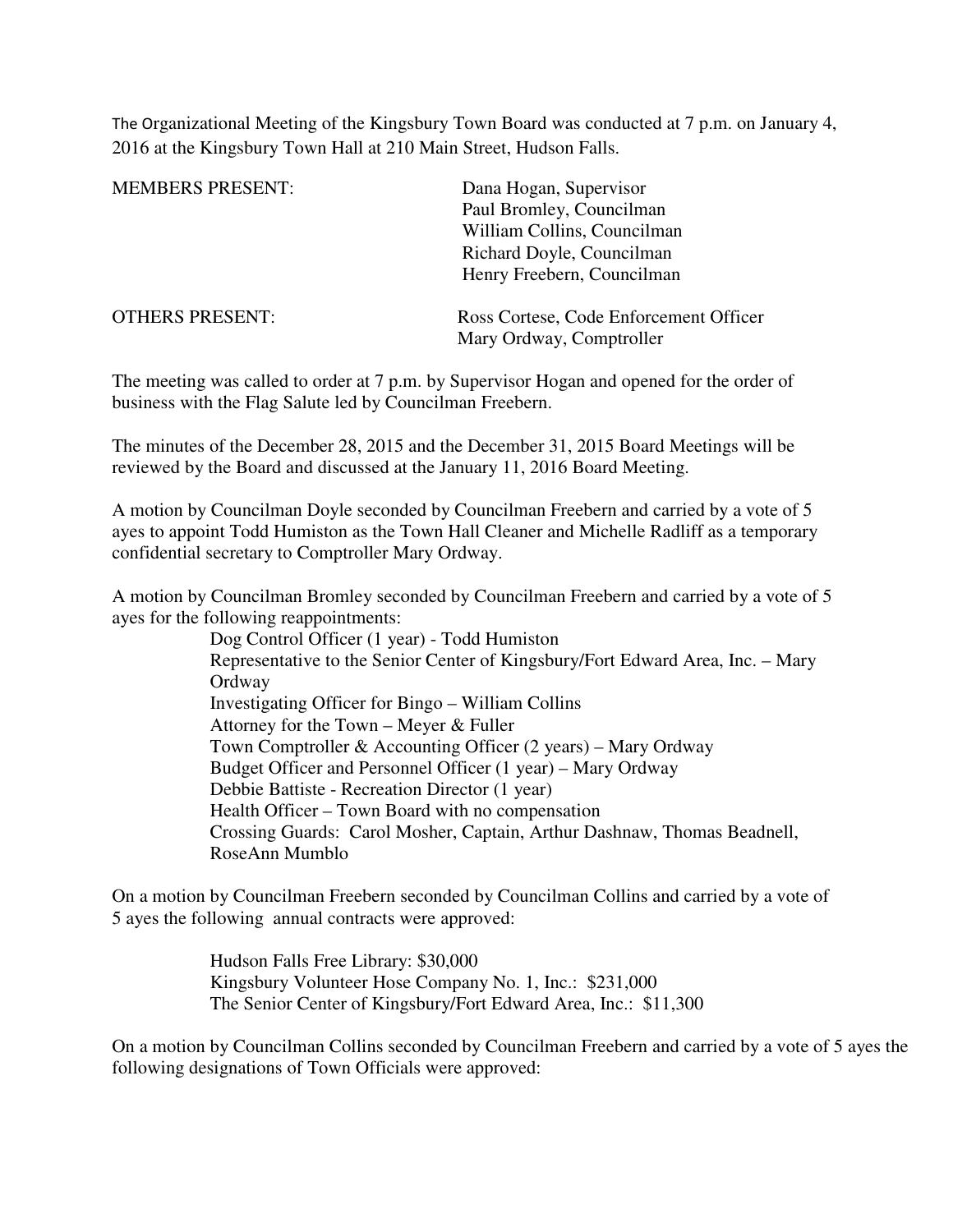| The Town Clerk designates:                              | Sylvia Weaver, First Deputy Town Clerk<br>Linda S. Bowe, Part Time Deputy<br>Frances A. Lewis, Part Time Deputy |
|---------------------------------------------------------|-----------------------------------------------------------------------------------------------------------------|
| <b>Highway Superintendent Designates:</b>               | Timothy Morgan, Deputy Highway Superintendent<br>James Chase, Water Superintendent                              |
| Town Justice designates:<br>Town Supervisor designates: | Laura Barody, Justice Court Clerk<br>Henry C. Freebern, Deputy Supervisor<br>Paul Loding, Historian (2 years)   |

On a motion made by Councilman Collins seconded by Councilman Freebern and carried by a vote of 5 ayes the following designations were made:

Records Management Officer, Issuing Officer for Bingo and Games of Chance, Issuing Agent for Disabled Parking Permits and Records Access Officer – Cynthia Bardin Registrar of Vital Statistics: Cynthia Bardin with a Salary of \$1,000 Deputy Registrar: Sylvia Weaver with a Salary of \$1,000 Board of Ethics: Cynthia A. Bardin, Walt Sutliff and Ron Baker Official Town Newspaper – The Post Star Official Town Depository for deposit and safekeeping of all Town funds: Glens Falls National Bank and Trust Company Town Board Meetings – Second and Fourth Monday of Each month at 7:00 p.m. The mileage rate for Town Officials who use their own vehicles for Town Business: \$.50 per mile

Councilman Doyle would like the Board to consider a suggestion made by retired Supervisor, Jim Lindsay; to change the night of the Town Board Meetings. Supervisor Hogan suggested the Board address this once the Town Hall had moved to Michigan Street.

The Board did not receive copies of the procurement policy to review. A discussion followed. Attorney Meyer will review the procurement policy to see if any changes are necessary and it will be discussed at the next meeting on January 11, 2016.

Supervisor Hogan designated the following committees:

Recreation Commission Liaison – Henry Freebern; William Collins, alternate Public Safety: Councilmen Freebern/Doyle Building and Grounds/Highway – Councilmen Freebern/Bromley Insurance – Councilmen Collins/Doyle Legal/Legislative – Councilmen Collins/Doyle Budget/Personnel – Councilmen Collins/Bromley

Town Clerk reported she had received many complaints about the frozen snow banks on the edge of the sidewalk in front of Town Hall from taxpayers who were attempting to walk over the snow banks to enter Town Hall to pay their taxes. The Town Clerk contacted Ellen Brayman, Village Clerk. Brayman explained when there are 6 or more inches of snow, after the State plows, the Village is responsible to remove the snow banks on the sidewalk edges. If the snowfall is less than 6 inches the owners are responsible to remove the snow. After discussion the Board would like Highway Superintendent Michael Graham to remove the snow banks.